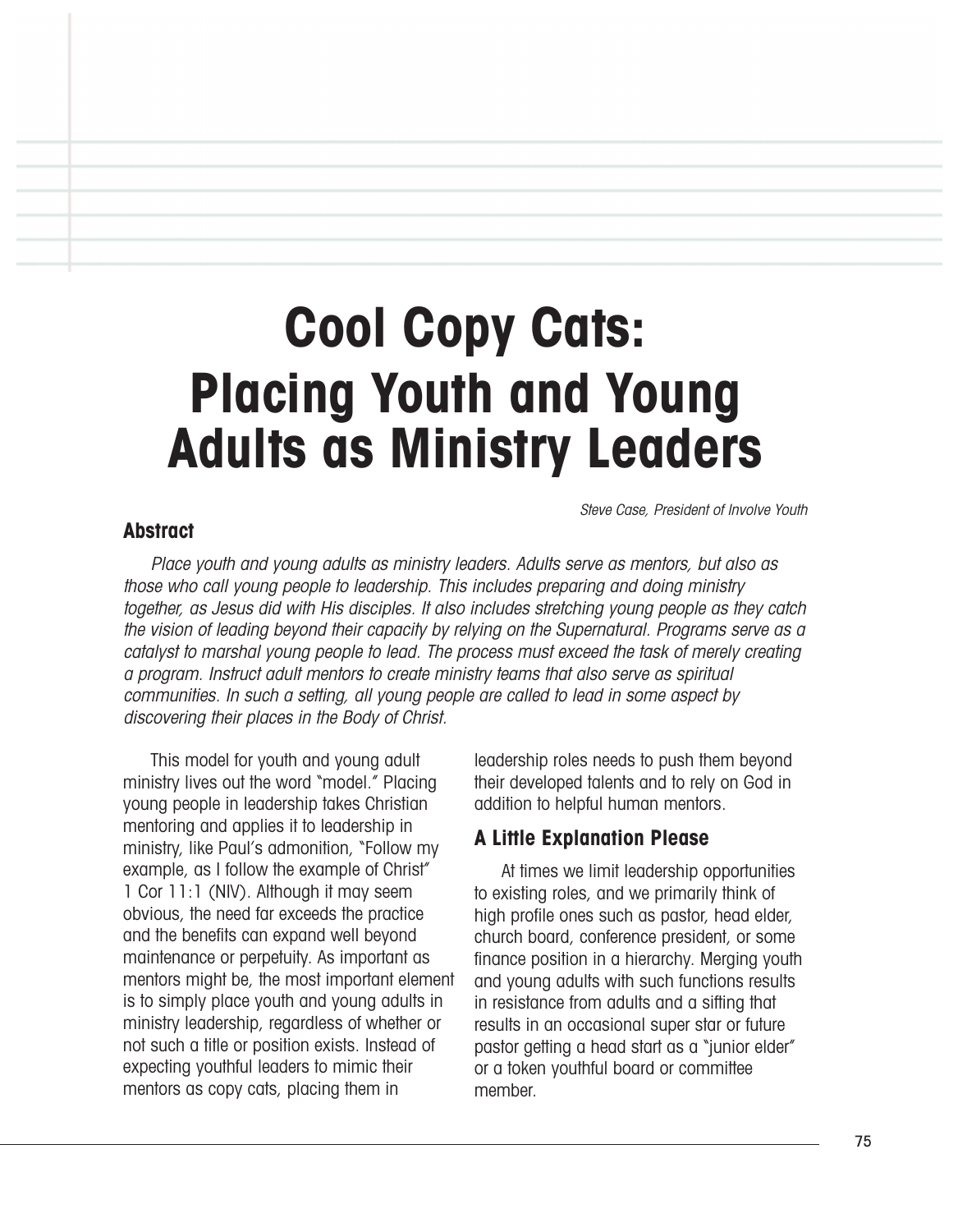In contrast, this model calls for virtually all youth and young adults to function as ministry leaders, each sharing the load by taking responsibility for specific tasks or functions that contribute to the overall ministry of the Body of Christ (Bruinsma, 2009). These may start small and might be new avenues of ministry. They can also be existing services such as a youth group leader or teacher, an outreach coordinator, or serving on a worship or social committee.

Children's ministry relies on adults to lead and the children to follow. By the time a person reaches the age of youth with the onset of adolescence, let there be an expectation that the young people will do some of the leading themselves. This doesn't necessarily mean that adults have no part to play; nor does it mean that everything should be handed over to unsuspecting or even promising youth. But develop a youth culture through words and actions that places young people into leadership roles.

Ideally this takes place by means of a simple structure of adult leaders with youth assistants to begin. Take a functional role like a youth group leader. An adult in such a position becomes responsible not only for the youth group meeting, but also to recruit, train, and empower young people on the youth group team. The team carries the responsibility to create and conduct the program for a given youth group meeting. One person might be the initial impetus and organizer, but the team develops with an overt task of providing the program and a covert task of developing leadership and teamwork for ministry. There might be two-to-four youth group teams that rotate on an agreed upon schedule. The same system could be utilized for various areas of ministry, such as Sabbath School, Friday evening vespers, AY, service activities, etc.

As young people show aptitude and responsiveness, move them into a co-leader role with the adult leader. As development continues, the youth can become the leader and the adult moves into an assistant role, supporting the youth in leadership. The theoretical progression goes from 1. I lead and you follow; 2. I lead and you assist; 3. You and I lead together; 4. You lead and I assist; and 5. You lead and I follow. In reality, there is more likely a "three steps forward, two steps back" process. Just because someone shows great skill in one particular place or time doesn't guarantee consistency, perspective, or internalization. Celebrate the positive, correct the negative, and continue to paint the vision as you support young people in their new leadership.

As you follow the ebb and flow in the lives of young people, your leadership teams will need to anticipate and adjust accordingly. Holidays, vacation periods, major school or church events, and the way life happens demand some level of flexibility. Some leaders will poop out, pop out, or move into other leadership roles perhaps at school or work or other areas of church ministry. In such situations, instead of being bitter for losing someone to whom you gave a start, celebrate that they have been launched into a lifetime of service. Since you don't expect youth to stay youth for their entire lives, always be recruiting, training and celebrating.

#### **Benefits**

The immediate result of involvement stands out as a major benefit of this model. When this occurs for young people, mentoring gets better traction because the focus on the program instead of on the person ironically makes the person more open to growth and change in the process. When such developments continue through the youth years, by the time young people reach the young adult stage they sense no need for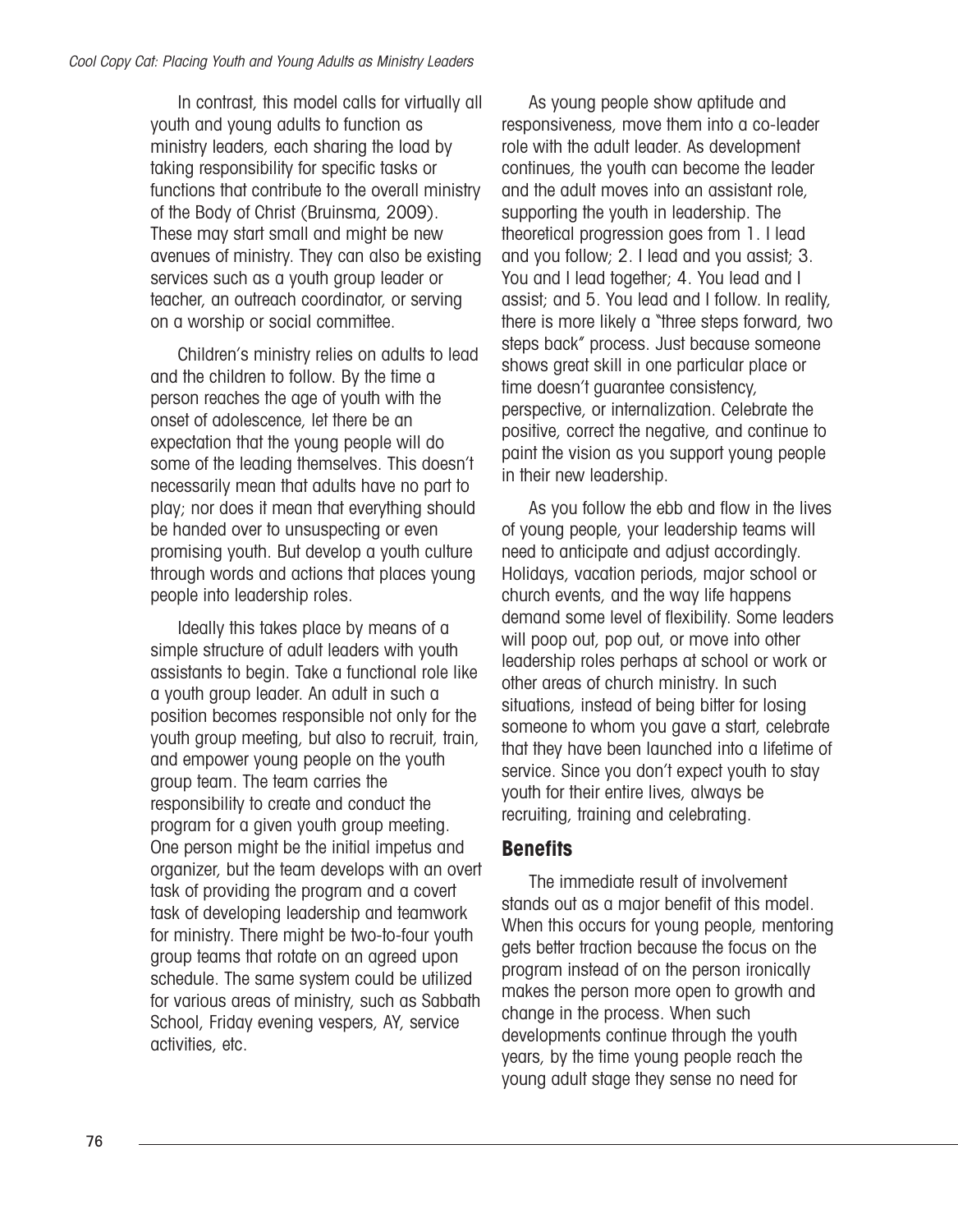adults to make the plans for them since they have tasted leadership in ministry by this time. Instead of continuing church attendance primarily as critical consumers, these young adults make things happen themselves.

Some models for ministry depend on a core group or key leaders for success. This model seeks a place for each person. The need for the Supernatural quickly becomes obvious. Structures and organizations still have their place, but this model functions best as a living organism, adding and dropping different types and forms of ministry based on who is part of the organism, not based on a program that might be in place or desired by adults on the outskirts.

This model works best intergenerationally, although it can work within a single generation. Either way, leaders get trained to do ministry in the moment. But there continues to be an expectation that people will eventually leave, and they will initiate and step into ministry roles wherever they happen to go.

Don't expect copy cat leaders just because of mentors (Elmore, 2009). You aren't trying to merely replicate what exists. Instead, you are seeking for God to develop young people to lead with their God-given talents, the gifts the Holy Spirit gives them, and in their current context. With this model, leaders are part of an organism that can claim originality as a characteristic. Put another way, these are Characteristically Original, Organic Leaders—COOL copy cats!

## **Where is Jesus?**

Rather than asking, "What would Jesus do?" let's ask, "What did Jesus do?" When it came to choosing leaders, he chose rejects, specifically those the honored rabbis of his day rejected (Bell, 2005). I must admit that this is the first of two problems I have with the model Jesus utilized. The second problem is

that Jesus sent out his disciples way too soon! There was no way that they were ready to go even two-by-two, and certainly not ready for any attempt to "heal the sick, cleanse the lepers, raise the dead, cast out demons." Matt 10:8 (NKJV) But that's what He did; and that's what they did!

Those young disciples, quite likely only teens (Chris L., 2008), found themselves in leadership roles and in the midst of spiritual warfare. This occurred merely after "being" called" and observing Jesus and hearing that famous Sermon on the Mount. And while most students of the rabbis went through 12- 18 years of training (Chris L., 2008), the disciples had merely three years before their rabbi left them with these words, "All authority has been given to Me in heaven and on earth. Go therefore and make disciples of all the nations, baptizing them in the name of the Father and of the Son and of the Holy Spirit, teaching them to observe all things that I have commanded you; and lo, I am with you always, even to the end of the age." Matt 28:18-20 (NKJV). The Supernatural would continue with them (Nielsen, 2009).

The need for the Supernatural for the threeyear intensive is as obvious as the need for the Supernatural after Christ returned to heaven. The same should be true for us as we place youth and young adults in leadership. There might be "baby steps" in some instances, but we have Christ's example of going well beyond manageable progression to exposure and immersion into establishing the kingdom of God.

What training and time frame would you require from a healed demoniac before sending him as your representative? Passing at least one standardized test? A closely monitored internship? An accountability partner? Therapy? Although the cleansed demoniac begged to follow Jesus, Christ sent him immediately back home to proclaim the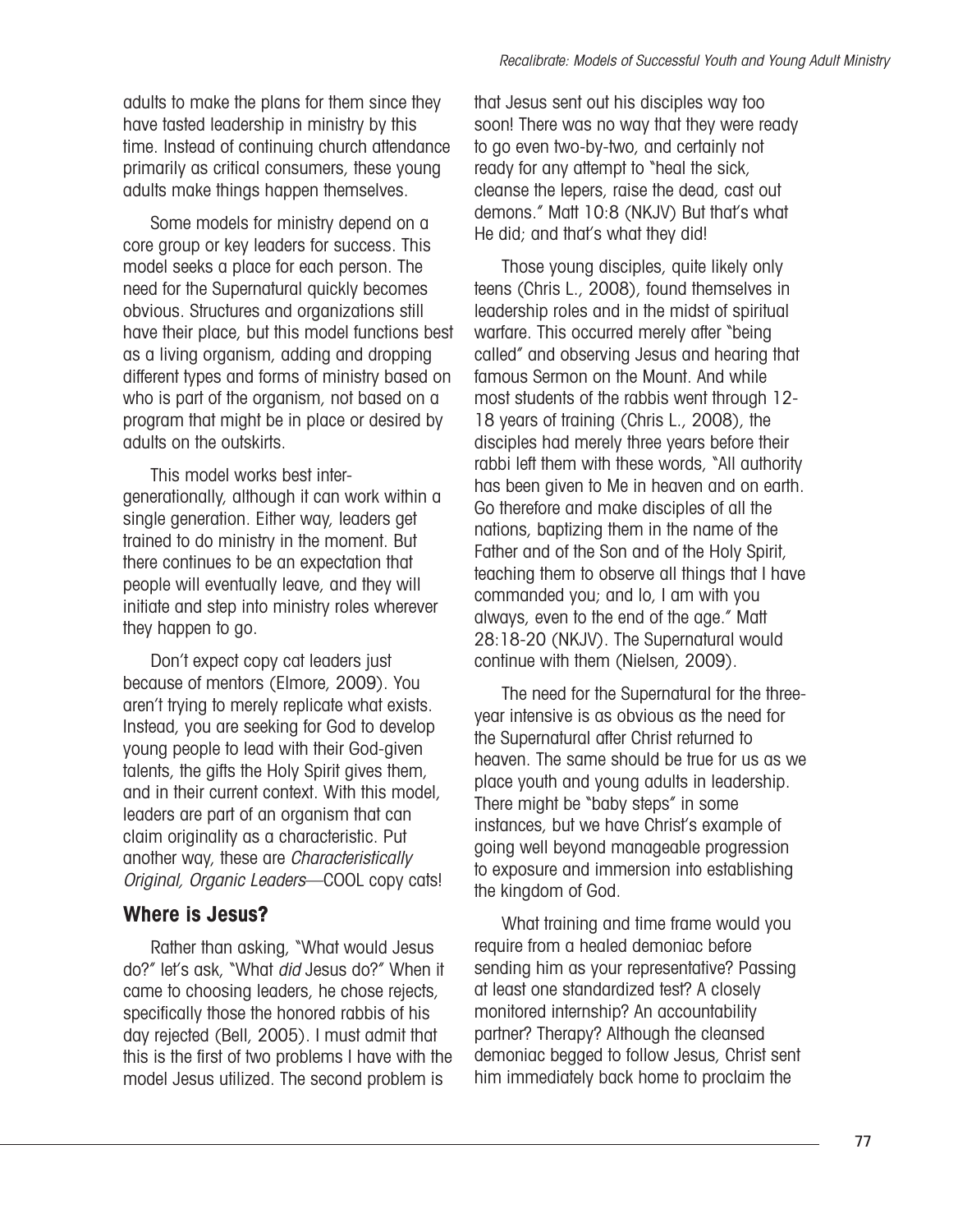Good News of what had happened to him (Mark 5:18-20).

Christ's healing of the man at the pool of Bethesda and the man born blind leave both in awkwardly jubilant and inappropriate situations (John 5 and John 9). And why did Jesus have so few contact hours with his disciples between his resurrection and ascension 40 days later? Perhaps more seminars or visioning sessions would have prevented their ridiculous final question, "Lord, is it at this time You are restoring the kingdom to Israel?" Acts 1:6 (NASB). Why didn't Christ hover over them more?

This same seemingly reckless abandon for leadership training, depending on a miraculous infusion for the leader, can be found in other places in Scripture. Noah's one quality for building an ark to save the world before the flood can be summarized in one word: grace! Gen 6:8 (KJV). Gideon as a leader would probably elicit words such as "pathetic" and "pitiful," yet God chose him to lead (Judges 6 and 7). Moses received his call to lead Israel out of Egypt following 40 years with sheep rather than after his training to become Pharaoh. Little boy David didn't even get invited to the family presentation to Samuel, until God overruled Samuel's initial perceptions on who should be anointed as the next king of Israel (1 Samuel 16:4-13).

Similar examples can be cited after the time of Christ. The assessment of Peter and John when they appeared before the Jewish high council was, "As they observed the confidence of Peter and John and understood that they were uneducated and untrained men, they were amazed and began to recognize them as having been with Jesus." Acts 4:13 (NASB). Philip conducted an intensive Bible study with the Ethiopian eunuch, and baptized him; then the Spirit of the Lord snatched Philip away, leaving the Ethiopian to carry the Gospel alone (Acts 8:26-39)!

Paul set up leaders in churches he started, although his own stay proved to be somewhat limited to the point that he revisited those churches and also wrote letters to them, which seemed to be sorely needed. And Paul even split with Barnabas when the youthful John Mark didn't follow through with his responsibilities (surprise?). Yet Paul later took young Timothy under his wing as well as noting to him that John Mark was "helpful." 2 Timothy 4:11 (NLT).

A consideration of spiritual gifts indicates that each person who follows Jesus receives a supernatural gift from God to be of practical benefit. "Each person is given something to do that shows who God is. Everyone gets in on it, everyone benefits. All kinds of things are handed out by the Spirit, and to all kinds of people! The variety is wonderful." 1 Cor 12:5- 6 (Message). Most humans and institutions do just the opposite—they place a call to those who have demonstrated the best talents. Will we follow the way of the world or the way of God when it comes to placing youth and young adults in leadership? As many preachers have orated, "God doesn't call those who are equipped; He equips those who are called." If this is really true, then we should place young people in leadership and pray for God to equip them (and join in the miracle process ourselves).

#### **Drawbacks**

While copy cats who mimic existing leaders might ensure maintenance or image, it's the cool copy cats who follow an invisible God who manifests Himself in people of all ages and abilities. But the risk is great. It goes against common sense and common practice. It relies on the Supernatural instead of on proven and controlled human experience. Seniority and status get thrown out the window, as do financial resources and politicking.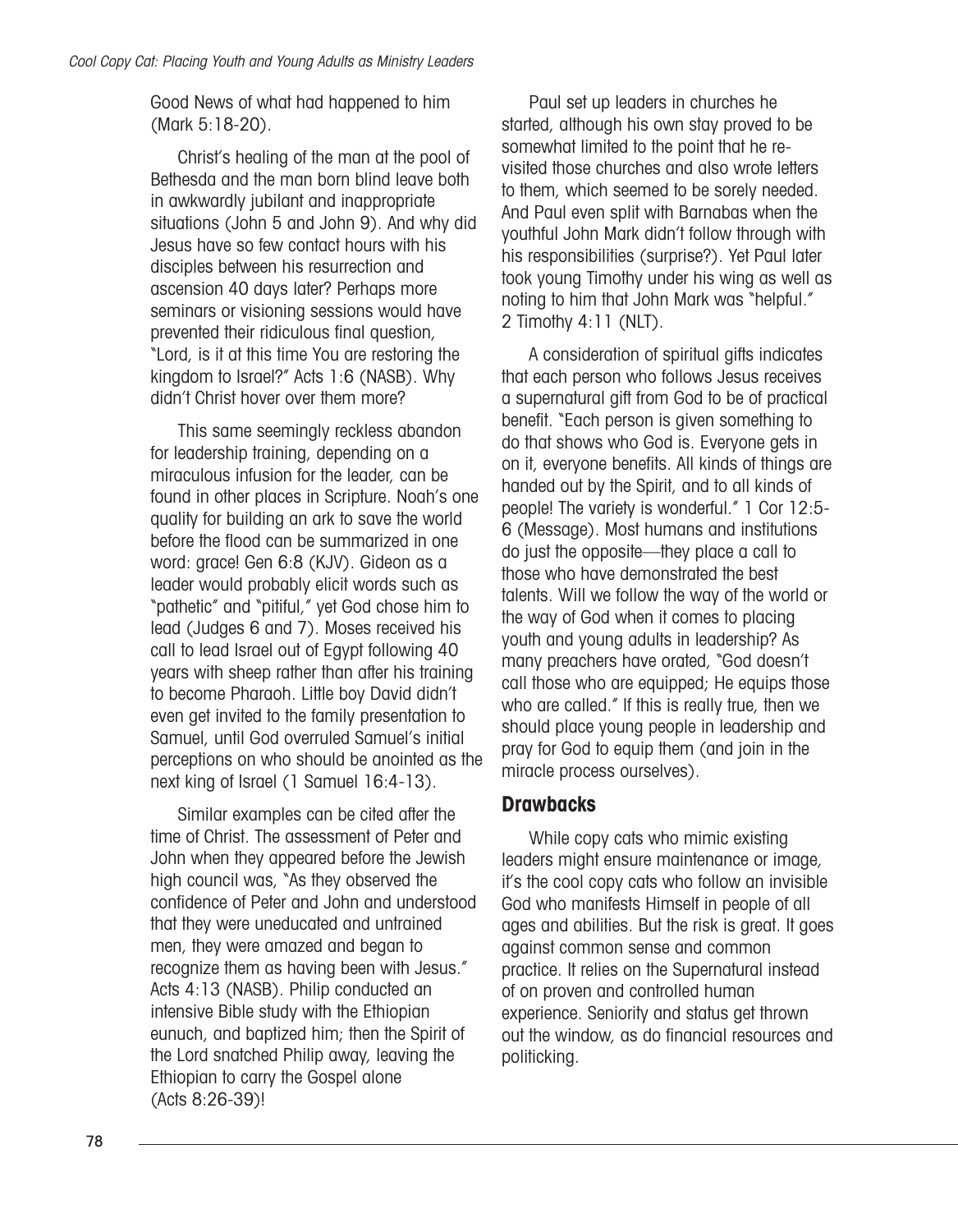Young people will cause disappointment, due to inexperience, lack of follow through, unrefined people skills, quitting, letting ego replace calling, failing to adequately prepare, a dimming of spiritual fervor, and getting distracted when the urgent overshadows the important.

Re-read that previous short paragraph about the drawbacks of placing youth and young adults in leadership. Couldn't the same be said for adults? We will all need to repent as well as confess, sometimes privately and sometimes publicly. And then we will have to return to God and ask for Him to act in us and through us again. Choose any Bible translation and read 1 Cor 1:26-31.

Some may fall into the routine of merely assigning names on a flow sheet to theoretically place leaders onto a template plan for ministry. No wonder some argue against programming (Belcher, 2009, Kimball, 2007, and Oestreicker, 2008).

When adults call young people into leadership and mentor them, community and spiritual growth exceed programming and put it in its proper place (Rainer and Rainer, 2008, and Root, 2007). But the process takes much more time than just doing it on one's own. Program planning simply becomes a catalyst to bring small groups together to grow in their faith and to find ways to communicate it and give it away. That process is at least as important as the actual product called a program.

# **Putting It Into Practice**

Occasionally a young person will catch a vision and step into leadership without adult initiative. This model calls for adults to constantly recruit, train, encourage, support, and deploy youth and young adults for leadership in varying degrees. Instead of an adult leading alone, pull young people into the process, not to become a copy cat, but to